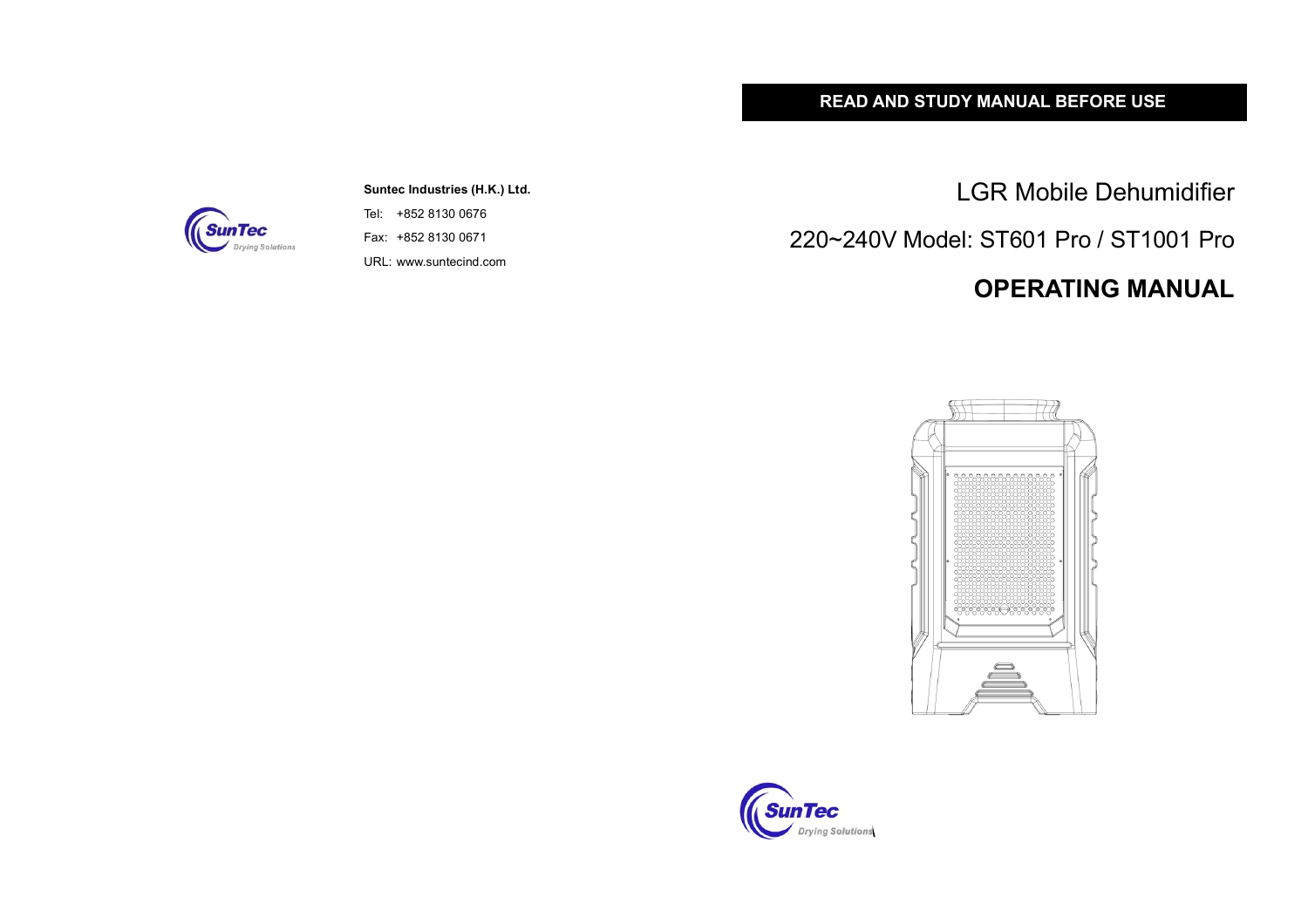**We also provide other kinds of dehumidifiers:**

**• LGR Mobile Dehumidifiers with Timer Control** 

Models: SD600, SD800 & SD1000

l **Swimming Dehumidifiers with Humidistat Control**

Models: SP500C, SP1000C & SP1500C

Please find out more from our website, www.suntecind.com

Suntec ST Serials dehumidifiers are used for professionals drying out wet materials such as carpets, carpet cushions, floors, walls, building contents and more. They reduce the water in enclosed structural environments like building or part of a building by removing water vapor from the air.

## **Safety Instructions**

- Do not allow children to play with or around the operating unit.
- Keep wiring and motor dry. Never operate the unit in standing water, rain and snow, as this may create a risk of injury from electric shock.
- Do not use the adaptor.
- Do not operate the unit with a damaged power cable.
- l Always operate the unit with an earthed plug and with an earthed supply.
- Extension cables must be earthed and be able to deliver the appropriate voltage to the unit.
- Do not drop or throw the unit.
- Always operate the unit on a stable, level surface.
- Do not clog or block air intakes.
- Always to keep the filter clean.
- Do not attempt to disassemble or repair the unit if you are not qualified to do so.

## **How to Use Dehumidifiers**

#### **Setting Up a Drying Area**

#### **Create a closed drying chamber**

The dehumidifier should be operated in an enclosed space, as this creates a drying chamber. Close all doors, windows or areas that open to the outside to maximize the unit's water removal efficiency. Inside the drying chamber, air should circulate freely. Open interior doors and turn on Air Movers to increase the circulation.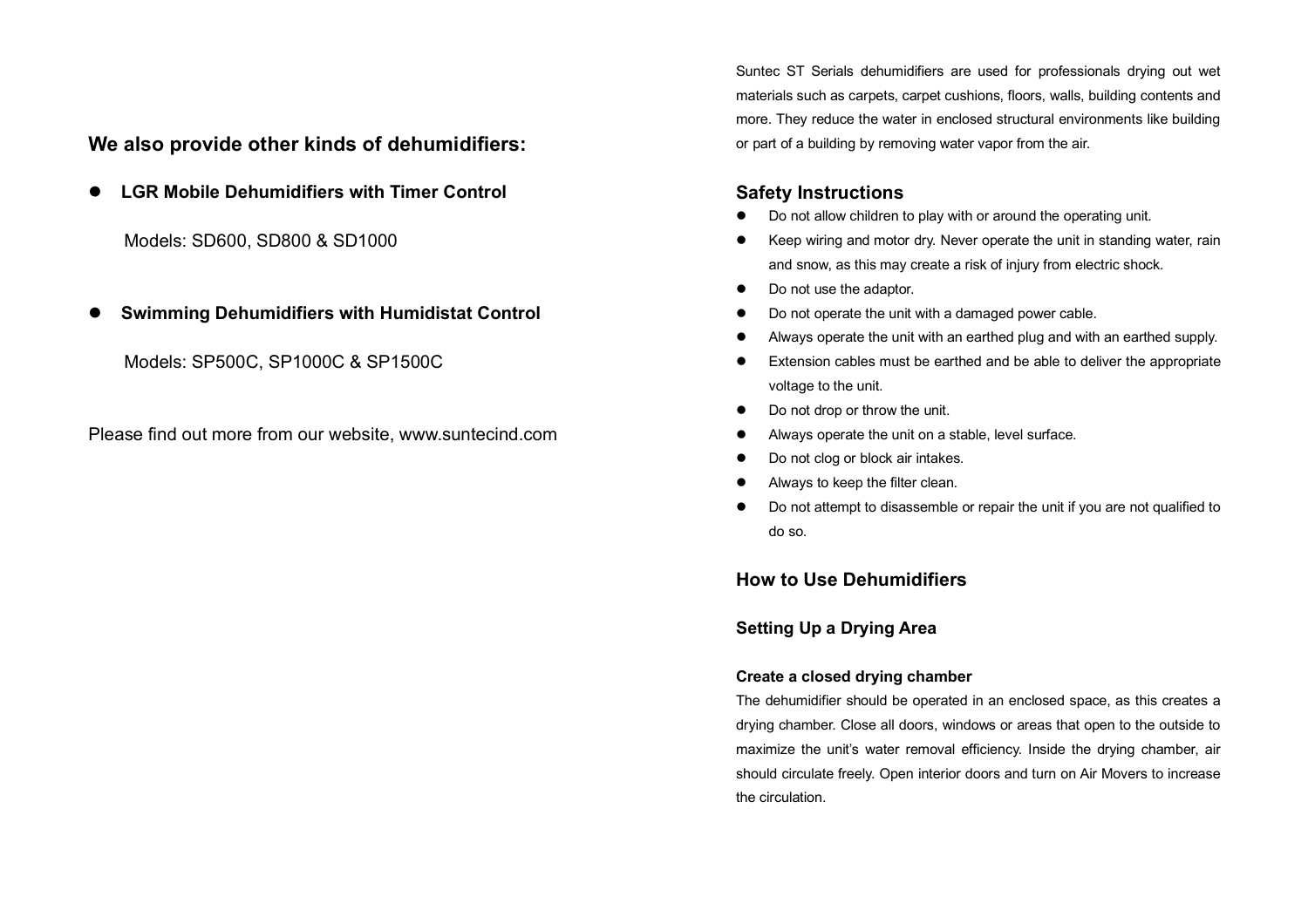#### **Position the dehumidifier**

Place the dehumidifiers in the center of a room and keep it away from anything that could prevent airflow into and out of the unit.

#### **Managing the rising temperature**

The dehumidifier warms the air as it removes its moisture. Room temperatures of about 20°C to 29°C are usually a good condition for drying.

## **CAUTION!** Never operate the Suntec ST Series dehumidifier at temperature above 38°C. It could damage the machine and building contents.

## **Operating Your Dehumidifier**

#### **Place the dehumidifiers in upright position**

If the dehumidifier has been in a horizontal position for any time over a few minutes, you must set it upright (vertical) for 30 minutes before starting.

#### **Connect drainage system**

You can find the hose wrapped around the back of the machine. Unwrap the entire hose and run it into a sink, toilet, drain, or bucket.

#### **Plug in the electrical cord**

Locate the electrical cord and unwrap around the air outlet located on the back of the unit. Plug it into a standard outlet with the correct voltage and amperage for the unit. If the unit experiences a loss of power, which can results from a power interruption and overheated.

## **Before Transporting Your Dehumidifier**

Before moving the unit, make sure the pump is empty of water. To do this, let the unit stop dehumidification for 10mins. Push PURGE key to clear waters. See "How to Use the Touch Pad Control Panel with Humidistat" for more details.

## **DECLARATION OF CONFORMITY**

# $C<sub>1</sub>$

We, declare under sole responsibility that our models (ST601 Pro / ST1001 Pro) to which this declaration relates are in conformity with the following standards:

**EMC:**

#### **EN 55014 - 1:2006**,**EN 55014-2:1997+A1:2001**

Electromagnetic Compatibility: emission requirement

#### **EN 61000 - 3 - 2:2006**,**EN 61000-3-3:1995+A1:2001+A2:2005**

Electromagnetic Compatibility: emission requirement.

#### **LVD:**

## **EN 60335 - 1: 2002+A1:2004+A11:2004+A12:2006+A2:2006**

Safety of household and similar electrical appliance

- General requirements.

**EN 60335 - 2 - 40: 2003+A11:2004+A12:2005+A1:2006**

Particular requirements for electric heat pumps, air conditioners and dehumidifiers.

**Suntec Industries (H.K.) Ltd.**

**Design and Development**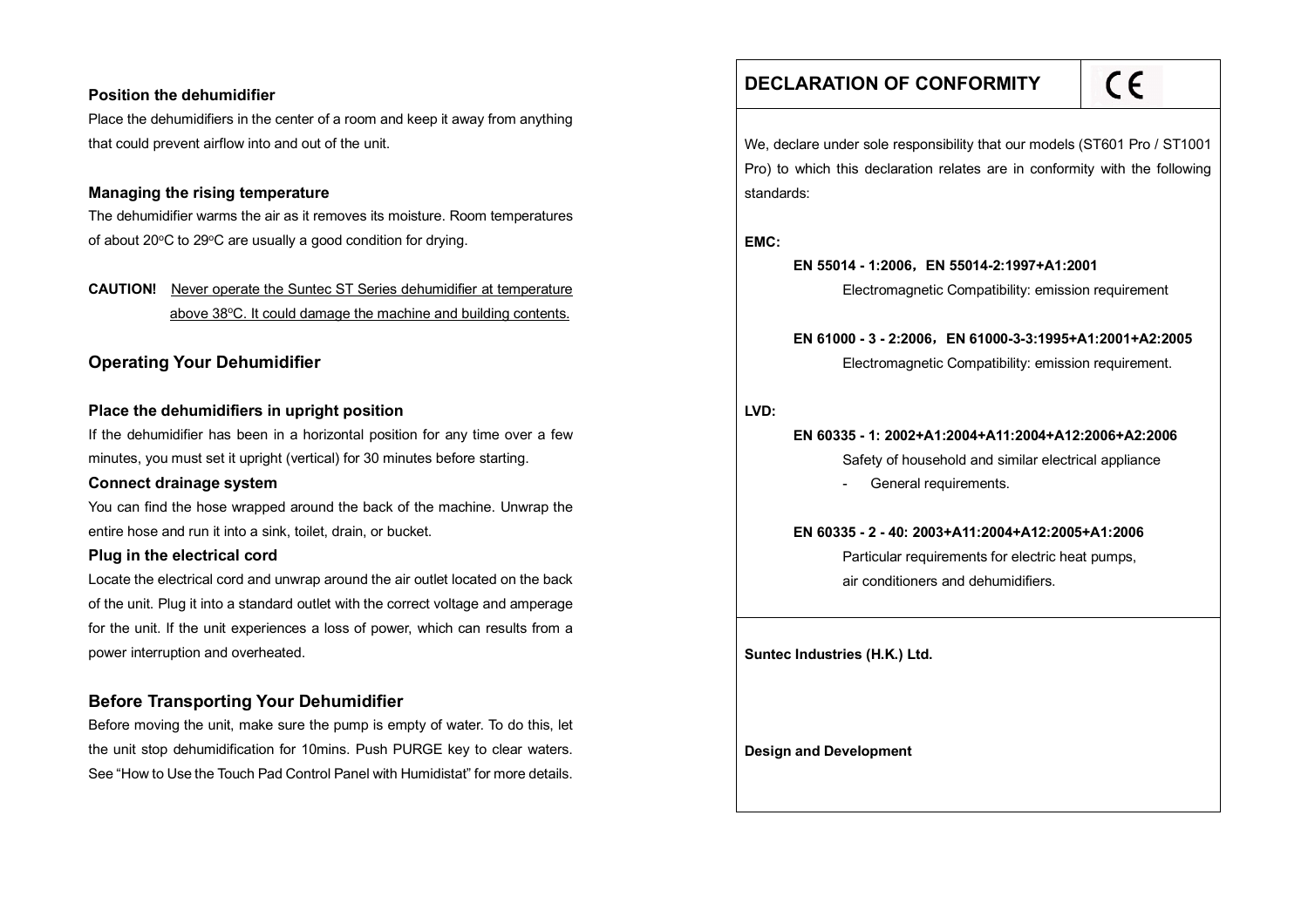## **Specifications**

| <b>Model</b>                    | ST601 Pro                 | <b>ST1001 Pro</b>         |
|---------------------------------|---------------------------|---------------------------|
| Water Removal (32° C/90%RH)     | 138Pint / 65L per day     | 212Pint / 100L per day    |
| Water Removal (27° C/60%RH)     | 83Pint / 39L per day      | 129Pint / 61L per day     |
| Water Removal (10°C/70%RH)      | 32Pint / 15L per day      | 57Pint / 27L per day      |
| Temp. Range                     | $1^\circ$ - 38 $^\circ$ C | $1^\circ$ - 38 $^\circ$ C |
| Refrigerant                     | 410A                      | 410A                      |
| <b>Power Consumption</b>        | 920 Watt                  | 1650 Watt                 |
| Voltage / Cycle                 | 220-240V/50Hz             | 220-240V/50Hz             |
| <b>Ampere</b>                   | 4.0 Amps                  | 6.5 Amps                  |
| <b>Rated Air Flow</b>           | 600 $m^3/h$               | 750 $m^3/h$               |
| <b>Control Panel</b>            | Touch-pad                 | Touch-pad                 |
| <b>Humidistat/Timer Control</b> | Yes                       | Yes                       |
| <b>Built in WiFi</b>            | Yes                       | Yes                       |
| Defrost Type                    | Hot-gas bypass            | Hot-gas bypass            |
| Air Filter                      | <b>Pleated Filter</b>     | <b>Pleated Filter</b>     |
| <b>Water Pump</b>               | Centrifugal               | Centrifugal               |
| Housing                         | Roto Molded               | Roto Molded               |
| <b>Large Wheels</b>             | Semi-pneumatic            | Semi-pneumatic            |
| <b>Drain Hose Length</b>        | 10 <sub>m</sub>           | 10 <sub>m</sub>           |
| <b>Cable Length</b>             | 8m                        | 8m                        |
| Height                          | 840mm                     | 840mm                     |
| Width                           | 500mm                     | 500mm                     |
| Depth                           | 485mm                     | 485mm                     |
| <b>Use Weight</b>               | 40kg                      | 50 <sub>kg</sub>          |

Specifications are subject to change without notice. Some values are approximate.

**How to Use the Touch Pad Control Panel with Humidistat** *Note: Find "Dry Connect" Mobile App Quick Start Manual for WiFi connection.* 



- $\bullet$  LCD Display X 1
- l On/Off Indication Light (RED/GRN) X 1; WiFi Indication Light (RED/GRN) X 1
- l Five keys (From left to right): ON/OFF Key X 1**;** MENU Key X 1**;**  ADJUSTMENT Key X 1**;** START/STOP Key X 1**;** PURGE Key X 1

#### **LCD Display**:

|              | DEHUMIDIFIER ON.                                                       |
|--------------|------------------------------------------------------------------------|
|              | FAN ON.                                                                |
|              | <b>PURGE ON.</b> The pump is on and it is pumping water out of the     |
|              | reservoir tank.                                                        |
|              | <b>DEFROST ON.</b> Frost forming on the coils, defrosting cycle start. |
| DELAY        | <b>DELAY BAR</b>                                                       |
|              | <b>SERVICE.</b>                                                        |
| <b>RUN</b>   | <b>RUN Mode. DEHUMIDIFICATION is ON.</b>                               |
|              | SLEEP Mode. DEHUMIDIFICATION is OFF. It automatically                  |
| <b>SLEEP</b> | goes back to Running Mode again when the ambient humidity is           |
|              | higher than the preset humidity.                                       |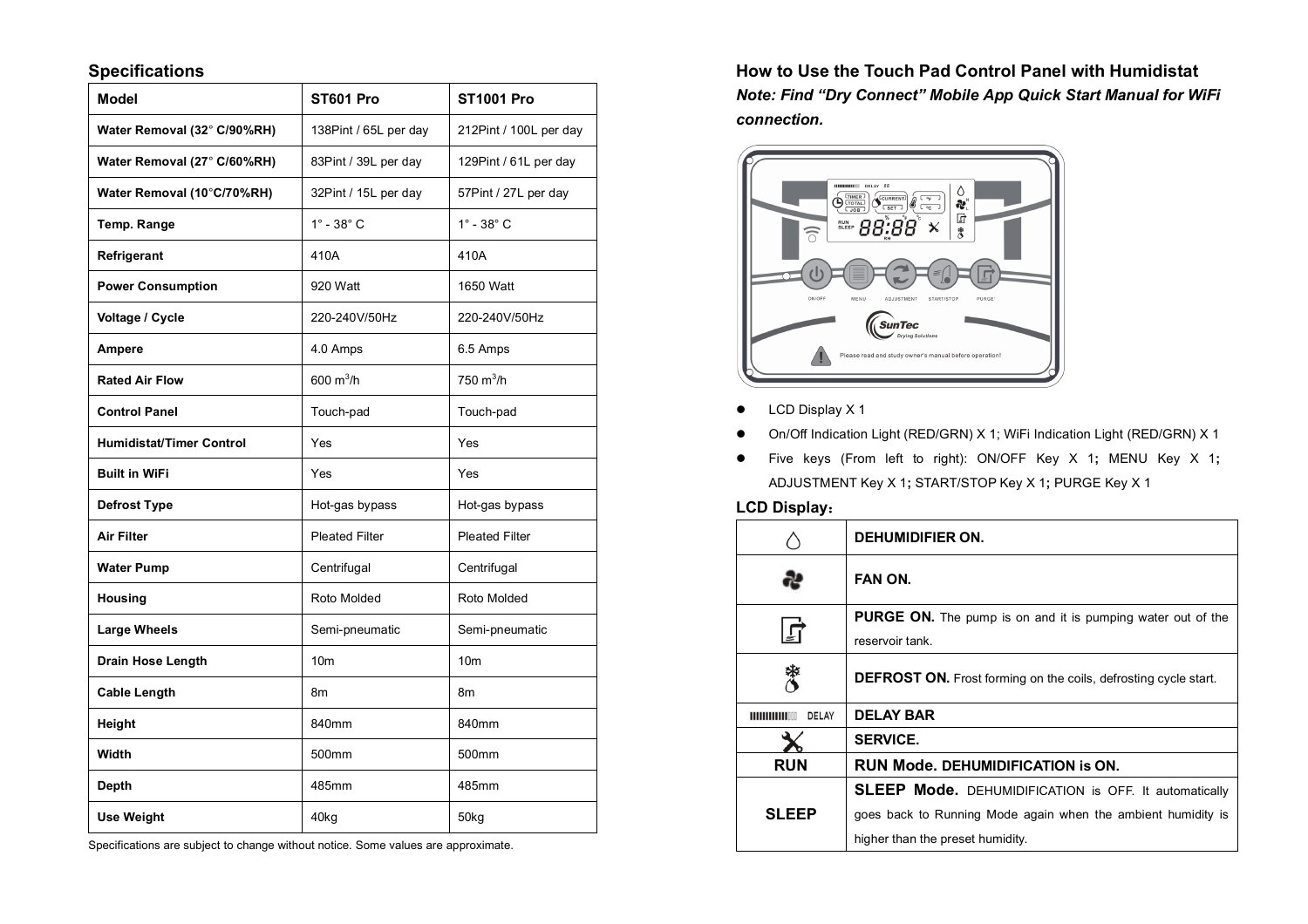| <b>TIMER</b><br>CURRENT<br>°F<br><b>TOTAL</b><br>°C<br><b>SET</b><br><b>JOB</b><br>%<br><b>RUN</b><br>RH                             | <b>"CURRENT"</b><br>HUMIDITY.<br>When<br>the<br>machine is turned on, the default display<br>function goes to "CURRENT" HUMIDITY.<br>"CURRENT" wording in the square box will<br>flash for 3 sec and 2 digits Relative Humidity<br>figures display the current ambient humidity.                                                                                                                                                                                                                                                                                             |
|--------------------------------------------------------------------------------------------------------------------------------------|------------------------------------------------------------------------------------------------------------------------------------------------------------------------------------------------------------------------------------------------------------------------------------------------------------------------------------------------------------------------------------------------------------------------------------------------------------------------------------------------------------------------------------------------------------------------------|
| <b>TIMER</b><br><b>CURRENT</b><br>°F<br><b>TOTAL</b><br>$\overline{\mathsf{L}\, \mathsf{SET}}$<br>°C<br>JOB<br>%<br><b>RUN</b><br>RH | "SET"<br>HUMIDITY.<br>While<br>"SET"<br>"SET"<br><b>HUMIDITY</b><br>function<br>chosen,<br>is<br>wording in the square box will flash for 3 sec<br>and the bottom 2 digits Relative Humidity<br>figures also flash continuously until the user<br>set the desired humidity which is from 25%<br>to 80%. "- - %RH" is the value beyond this<br>which<br>read<br>nonstop<br>range,<br>as<br>dehumidification.                                                                                                                                                                  |
| <b>LTIMER</b><br><b>CURRENT</b><br>°F<br><b>TOTAL</b><br>°C<br><b>SET</b><br>JOB<br><b>RUN</b><br>88:88                              | "TIMER"<br>CLOCK.<br>While<br>"TIMER"<br>CLOCK time is chosen, "TIMER" wording in<br>the square box will flash for 3 sec. The<br>bottom four digits show how many HOURS<br>and MINUTES the "TIMER" is. In STANDBY<br>mode, the four digits $(- - : -)$ flash<br>continuously until user sets the TIMER from<br>00:10 to 23:50 hours. Once the "TIMER" is<br>set and machine starts running, the four<br>digits displays remain running time of the<br>current TIMER., "- $  -$ " is the value beyond<br>this<br>which<br>range,<br>read<br>as<br>nonstop<br>dehumidification |

- **•** *Inspect pump tube.* Make sure the pump tube is completely unwrapped and not kinked. Failure to do so can cause water to back up in the pump and leak out. The control panel may signal this problem by displaying "ER00"
- **•** Inspect filter. Look for accumulated dust and dirt that would restrict airflow through the filter into the unit. If any is visible, vacuum out the debris. **Do not wash the filter**, as it will reduce the effectiveness of the electrostatic material.

**Important:** Replace the filter whenever

- It has been vacuumed clean 3 times.
- It has been used on a mold remediation job.

#### **Periodically Inspection (as needed)**

Make sure the unit is unplugged. Remove housing, in order to locate the coil, pump and drain hose.

- $\bullet$  Check coil and clean visible dirty
	- Vacuum both sides of the coils until clean.
- Check pump
	- $\blacksquare$  Inspect and clean the pump system regularly to maintain effective operation. Remove one screw to open up the top cover, and then open up the second cover. Clean the float shaft to make sure the floating switch can operate smoothly.
- Check drain hose
	- $\blacksquare$  Look for obstructions. Disconnect and clear any debris present.

## **Warranty**

SunTec warrants to the original purchaser that if, within a period of 12 months from the date of purchase, this equipment is found to be defective either in original materials or workmanship (excluding normal usage wear and/or mishandling or abuse) the faulty part will be replaced free of charge upon presentation of the appropriate evidence, provided the unit is returned to the original supplier. Shipping expenses are not covered under the warranty.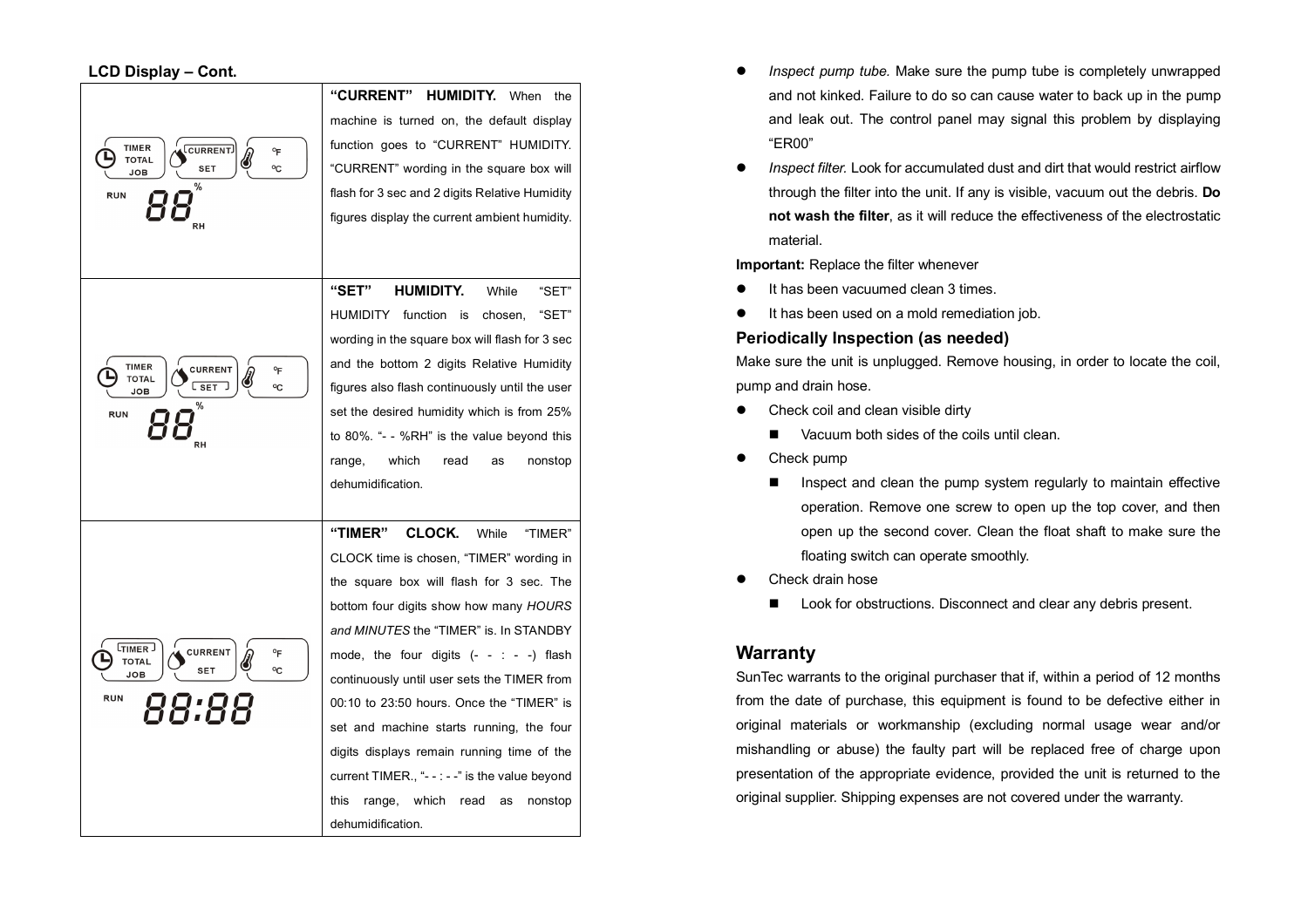## **Error Messages**

| Msg.                                              | Icon               | <b>Description</b>                                |
|---------------------------------------------------|--------------------|---------------------------------------------------|
| Er <sub>00</sub>                                  | "PUMP ON" flashing | Problem with pump or pump tube is kinked.         |
| Er01                                              | N/A                | Check coil temperature sensor at the side of      |
|                                                   |                    | coil and its sensor cable.                        |
| Er02                                              | N/A                | Check ambient temperature sensor in the front     |
|                                                   |                    | of the coil and its senor cable.                  |
| E <sub>r</sub> 03                                 | N/A                | Check humidistat sensor in the front of the coil. |
| Er04                                              | N/A                | Ambient temperature is too high.                  |
| Note: Contact your local distributor for service. |                    |                                                   |

## **On/Off Indication Light:**

| Color | <b>Status</b> | <b>Description</b>              |
|-------|---------------|---------------------------------|
| N/A   | Off           | Machine has been turned off.    |
| Red   | On            | Machine has been turned on.     |
| Green | On            | Machine start dehumidification. |

## **WiFi Indication Light:**

| Color | <b>Status</b>           | <b>Description</b>                      |
|-------|-------------------------|-----------------------------------------|
| Red   | Flash, 2 times per Sec. | EZ mode WiFi connection                 |
| Red   | Flash, 1 time per Sec.  | AP mode WiFi connection                 |
| Red   | On                      | EZ/AP WiFi Connection Failure           |
| Green | Flash, 1 time per Sec.  | Connecting WiFi network.                |
| Green | On                      | WiFi Connection successful.             |
| Green | Flash, 2 times per Sec. | WiFi Connection Failure/ WiFi<br>pcb is |
|       |                         | disconnected.                           |

## **Maintenance**

**WARNING!** Always unplug any dehumidifier before performing maintenance

procedures.

## **Before Each Use**

 $\bullet$  Inspect the electrical cord for damage.

| <b>LCD Display - Cont.</b>                                                                                             |                                                                                                                                                                                                                                                 |
|------------------------------------------------------------------------------------------------------------------------|-------------------------------------------------------------------------------------------------------------------------------------------------------------------------------------------------------------------------------------------------|
| <b>TIMER</b><br><b>CURRENT</b><br>°F<br><b>CTOTAL</b><br>°C<br><b>SET</b><br><b>JOB</b><br><b>RUN</b><br>88:88         | "TOTAL" CLOCK. While "TOTAL"<br>CLOCK time is chosen, "TOTAL" wording<br>in the square box will flash for 3 sec. The<br>4 digits show how many DAYS the<br>machine has been used.                                                               |
| <b>TIMER</b><br><b>CURRENT</b><br>°F<br><b>TOTAL</b><br>°C<br><b>SET</b><br><b>JOB</b><br><b>RUN</b><br>88:88          | "JOB" CLOCK. While "JOB" CLOCK<br>time is chosen, "JOB" wording in the<br>square box will flash for 3 sec. The four<br>digits display how many HOURS and<br>MINUTES either the CURRENT JOB is<br>running or the LAST JOB has been run.          |
| <b>TIMER</b><br><b>CURRENT</b><br>$^{\circ}$ F<br><b>TOTAL</b><br>°C<br><b>SET</b><br><b>JOB</b><br><b>RUN</b><br>88.8 | "°F"<br><b>TEMPERTURE.</b> While<br>"°F"<br><b>TEMPERTURE</b><br>function<br>has<br>been<br>chosen, "°F" wording in the square box<br>will flash for 3 sec and 3 digits figures<br>"°F"<br>display<br>the<br>ambient<br>current<br>temperature. |
| <b>TIMER</b><br><b>CURRENT</b><br>℉<br><b>TOTAL</b><br>∟ ∘c<br><b>SET</b><br>JOB<br><b>RUN</b>                         | "°C"<br><b>TEMPERTURE.</b> While<br>"°C"<br><b>TEMPERTURE</b><br>function<br>been<br>has<br>chosen, "°C" wording in the square box<br>will flash for 3 sec and 2 digits figures<br>"°С"<br>display<br>the<br>current<br>ambient<br>temperature. |